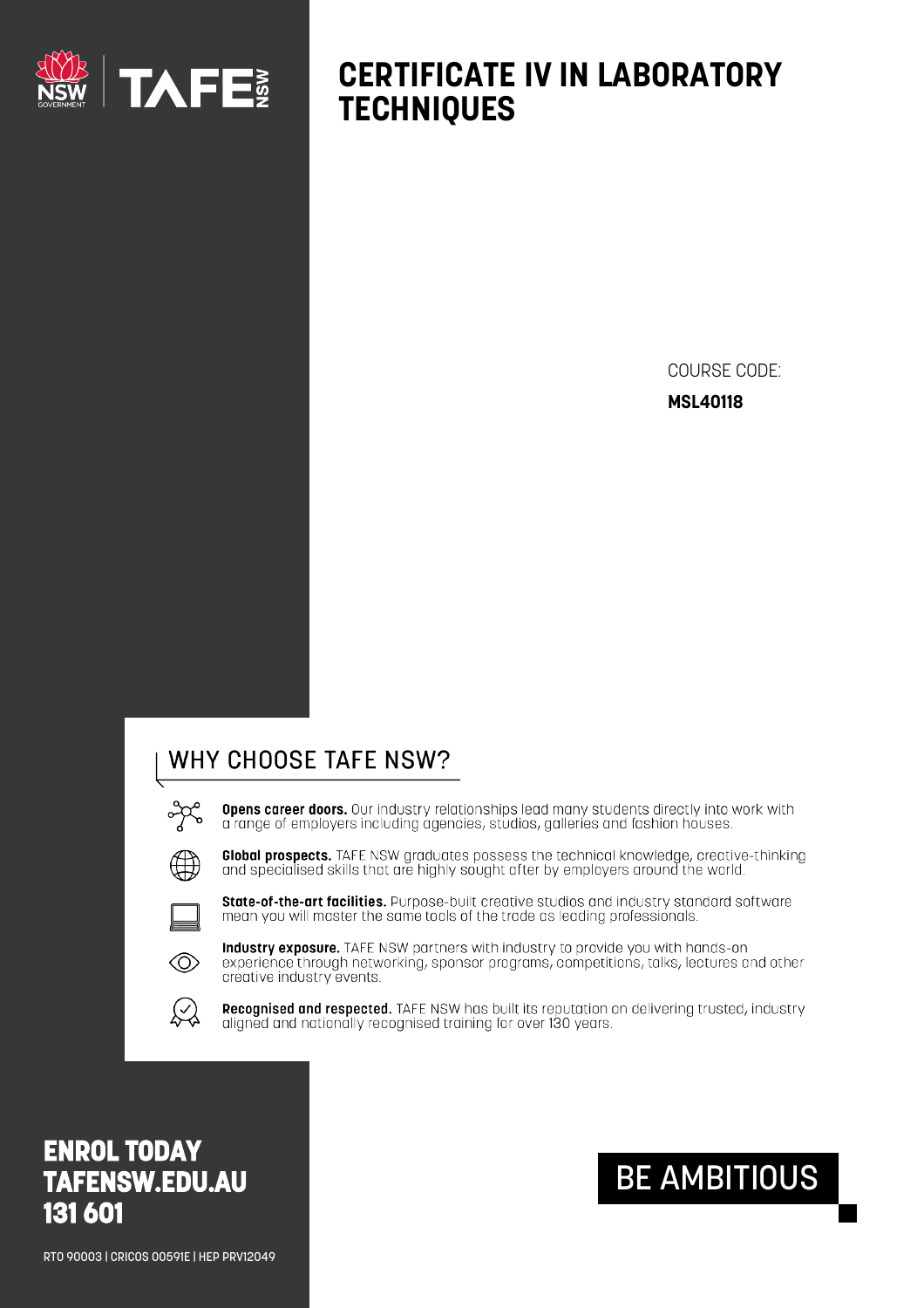

#### COURSE CODE

MSL40118

#### **OUALIFICATION**

Certificate IV in Laboratory Techniques

#### TRAINING PACKAGE ENTRY REQUIREMENTS:

#### ENTRY REQUIREMENTS

There are no entry requirements for this qualification. You can enrol now.

#### **Traineeship**

TAFE NSW also offers the Certificate IV in Laboratory Techniques as a traineeship. To be eligible to enrol as a trainee you must:

- Be employed in the laboratory industry as this course is delivered in the workplace
- Have a signed traineeship contract

Thinking about a traineeship? Enquire today.

#### IS THIS COURSE RIGHT FOR YOU?

To be prepared for this course, we recommend that you have:

- Good written and verbal communication, reading and writing skills
- Some computer knowledge
- The ability to complete maths calculations

If you need help preparing for study, contact us about your options.

#### **OVERVIEW**

The nationally accredited Certificate IV in Laboratory Techniques provides you with the skills to become a laboratory assistant or laboratory technician in a range of fields from biological to polymer testing. Learn key laboratory procedures while you solve new problems and test different theories.

#### LEARN NEW SKILLS

Through a mix of theory and practical course work, learn to:

- Collect and prepare sample
- Work safely in a laboratory
- Communicate efficiently in a laboratory
- Process and interpret data
- Maintain and prepare laboratory stock

#### DEVELOP YOUR TALENT

Develop the attributes to help you get ahead:

- Collaboration and teamwork
- The ability to work independently and under supervision
- Attention to detail
- An honest and reliable nature



■ **Traineeship Allowed** ■ On campus, **Combination** ■ **Full Time, Part Time**